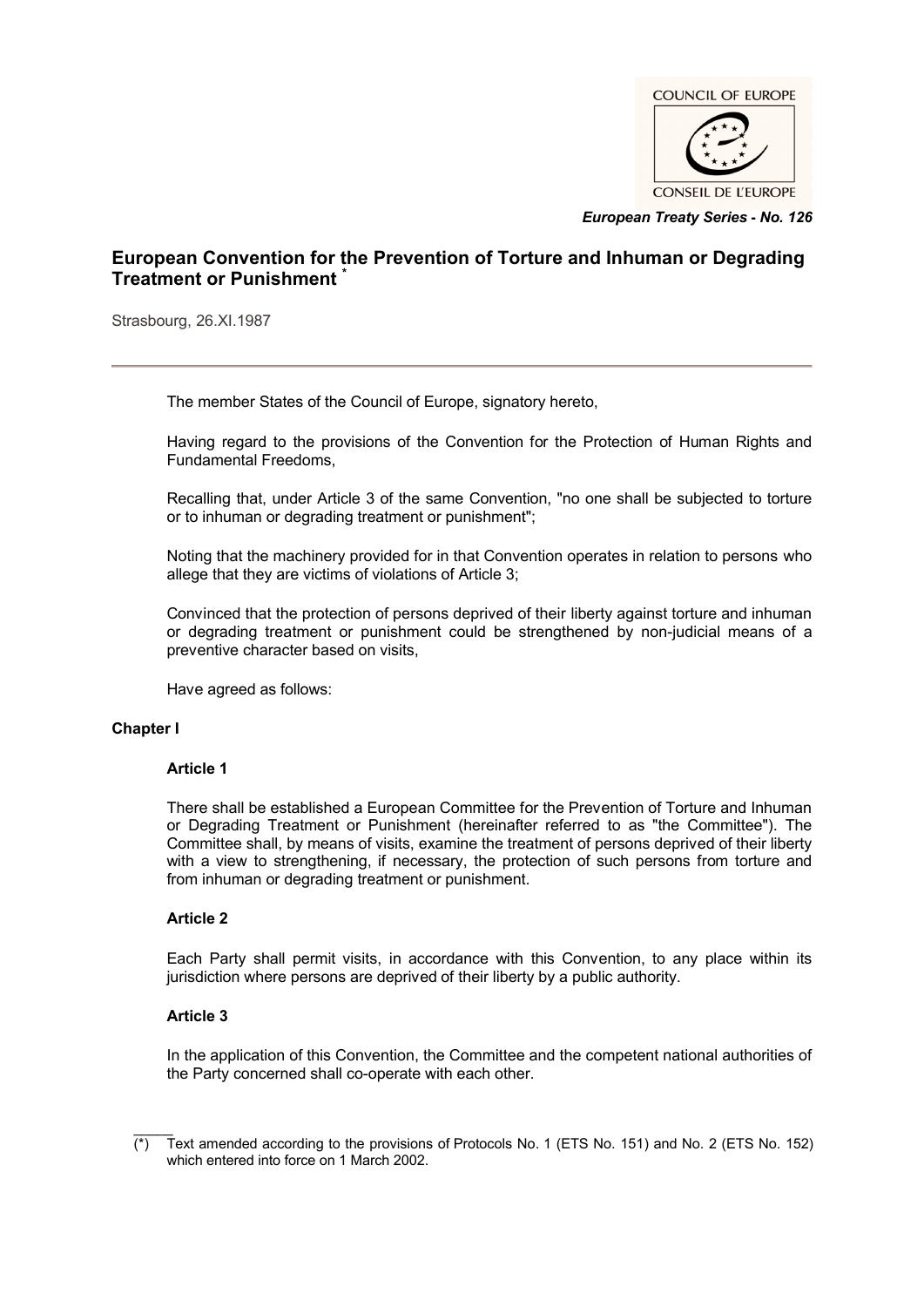# **Chapter II**

### **Article 4**

- 1 The Committee shall consist of a number of members equal to that of the Parties.
- 2 The members of the Committee shall be chosen from among persons of high moral character, known for their competence in the field of human rights or having professional experience in the areas covered by this Convention.
- 3 No two members of the Committee may be nationals of the same State.
- 4 The members shall serve in their individual capacity, shall be independent and impartial, and shall be available to serve the Committee effectively.

# **Article 5 (1)**

1 The members of the Committee shall be elected by the Committee of Ministers of the Council of Europe by an absolute majority of votes, from a list of names drawn up by the Bureau of the Consultative Assembly of the Council of Europe; each national delegation of the Parties in the Consultative Assembly shall put forward three candidates, of whom two at least shall be its nationals.

Where a member is to be elected to the Committee in respect of a non-member State of the Council of Europe, the Bureau of the Consultative Assembly shall invite the Parliament of that State to put forward three candidates, of whom two at least shall be its nationals. The election by the Committee of Ministers shall take place after consultation with the Party concerned.

- 2 The same procedure shall be followed in filling casual vacancies.
- 3 The members of the Committee shall be elected for a period of four years. They may be reelected twice. However, among the members elected at the first election, the terms of three members shall expire at the end of two years. The members whose terms are to expire at the end of the initial period of two years shall be chosen by lot by the Secretary General of the Council of Europe immediately after the first election has been completed.
- 4 In order to ensure that, as far as possible, one half of the membership of the Committee shall be renewed every two years, the Committee of Ministers may decide, before proceeding to any subsequent election, that the term or terms of office of one or more members to be elected shall be for a period other than four years but not more than six and not less than two years.
- 5 In cases where more than one term of office is involved and the Committee of Ministers applies the preceding paragraph, the allocation of the terms of office shall be effected by the drawing of lots by the Secretary General, immediately after the election.

### **Article 6**

- 1 The Committee shall meet in camera. A quorum shall be equal to the majority of its members. The decisions of the Committee shall be taken by a majority of the members present, subject to the provisions of Article 10, paragraph 2.
- 2 The Committee shall draw up its own rules of procedure.
- $\mathcal{L}$  $\overline{(1)}$  Text amended according to the provisions of Protocols No. 1 (ETS No. 151) and No. 2 (ETS No. 152).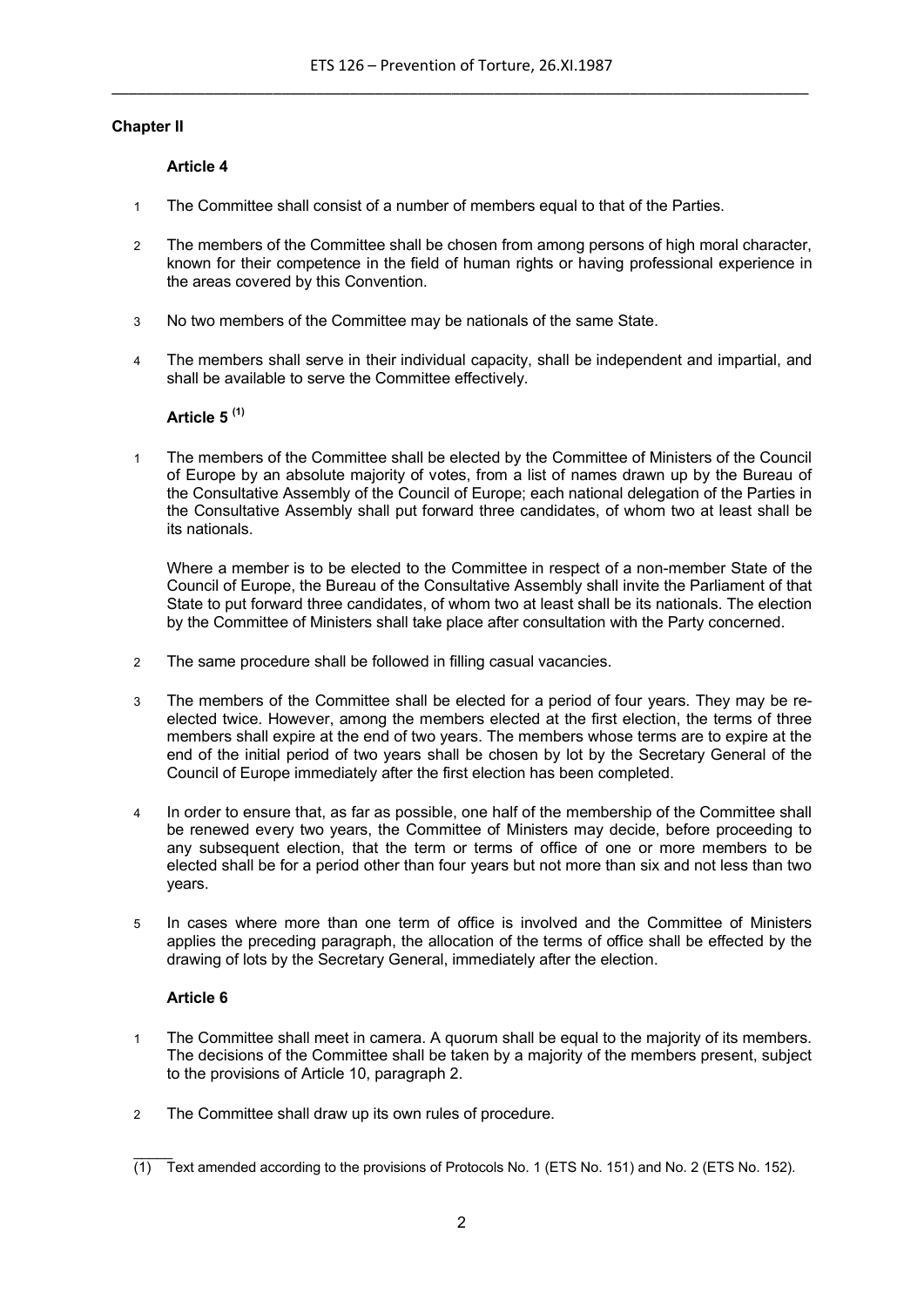3 The Secretariat of the Committee shall be provided by the Secretary General of the Council of Europe.

# **Chapter III**

### **Article 7**

- 1 The Committee shall organise visits to places referred to in Article 2. Apart from periodic visits, the Committee may organise such other visits as appear to it to be required in the circumstances.
- 2 As a general rule, the visits shall be carried out by at least two members of the Committee. The Committee may, if it considers it necessary, be assisted by experts and interpreters.

### **Article 8**

- 1 The Committee shall notify the Government of the Party concerned of its intention to carry out a visit. After such notification, it may at any time visit any place referred to in Article 2.
- 2 A Party shall provide the Committee with the following facilities to carry out its task:
	- a access to its territory and the right to travel without restriction;
	- b full information on the places where persons deprived of their liberty are being held;
	- c unlimited access to any place where persons are deprived of their liberty, including the right to move inside such places without restriction;
	- d other information available to the Party which is necessary for the Committee to carry out its task. In seeking such information, the Committee shall have regard to applicable rules of national law and professional ethics.
- 3 The Committee may interview in private persons deprived of their liberty.
- 4 The Committee may communicate freely with any person whom it believes can supply relevant information.
- 5 If necessary, the Committee may immediately communicate observations to the competent authorities of the Party concerned.

### **Article 9**

- 1 In exceptional circumstances, the competent authorities of the Party concerned may make representations to the Committee against a visit at the time or to the particular place proposed by the Committee. Such representations may only be made on grounds of national defence, public safety, serious disorder in places where persons are deprived of their liberty, the medical condition of a person or that an urgent interrogation relating to a serious crime is in progress.
- 2 Following such representations, the Committee and the Party shall immediately enter into consultations in order to clarify the situation and seek agreement on arrangements to enable the Committee to exercise its functions expeditiously. Such arrangements may include the transfer to another place of any person whom the Committee proposed to visit. Until the visit takes place, the Party shall provide information to the Committee about any person concerned.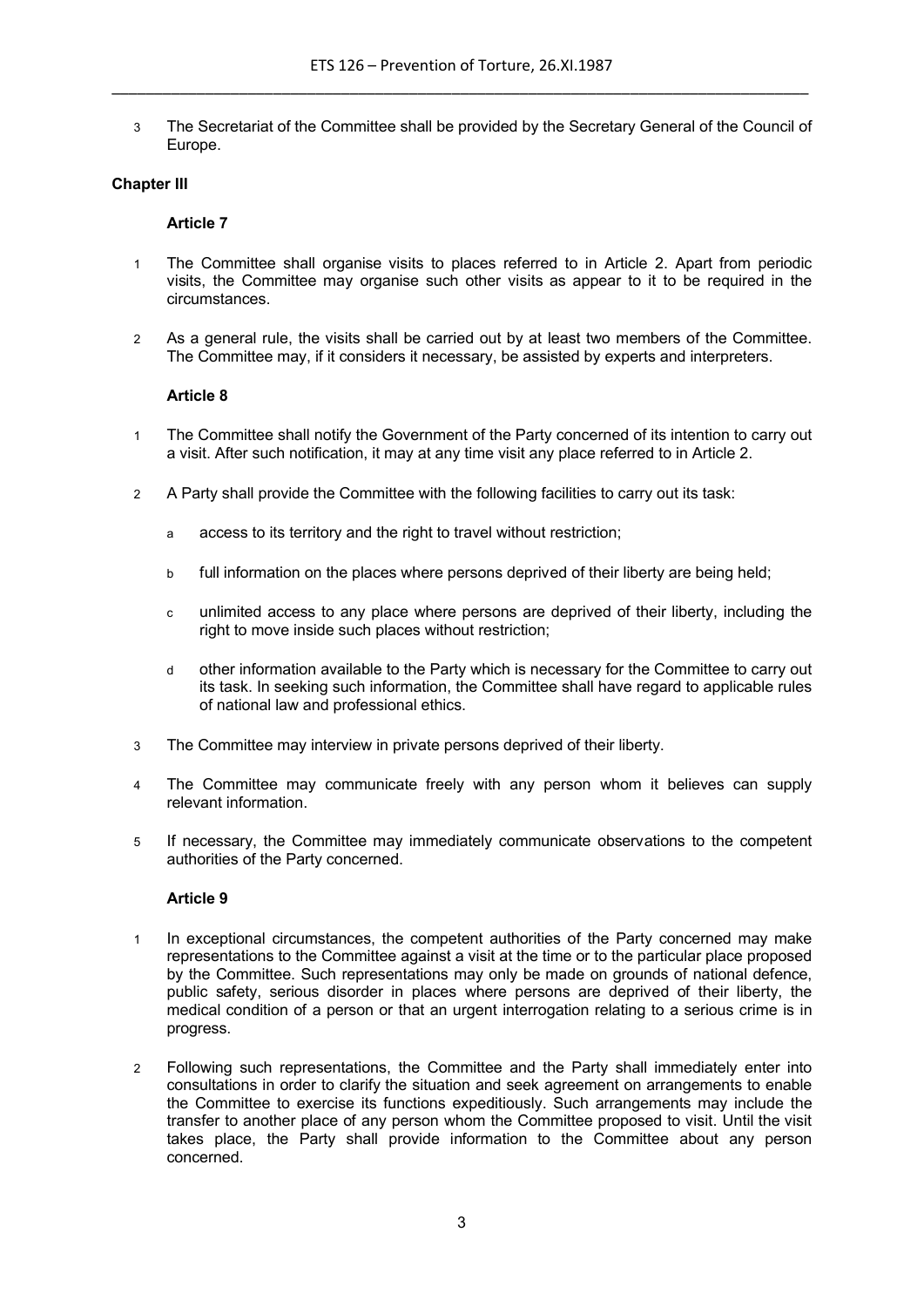### **Article 10**

- 1 After each visit, the Committee shall draw up a report on the facts found during the visit, taking account of any observations which may have been submitted by the Party concerned. It shall transmit to the latter its report containing any recommendations it considers necessary. The Committee may consult with the Party with a view to suggesting, if necessary, improvements in the protection of persons deprived of their liberty.
- 2 If the Party fails to co-operate or refuses to improve the situation in the light of the Committee's recommendations, the Committee may decide, after the Party has had an opportunity to make known its views, by a majority of two-thirds of its members to make a public statement on the matter.

### **Article 11**

- 1 The information gathered by the Committee in relation to a visit, its report and its consultations with the Party concerned shall be confidential.
- 2 The Committee shall publish its report, together with any comments of the Party concerned, whenever requested to do so by that Party.
- 3 However, no personal data shall be published without the express consent of the person concerned.

### **Article 12 (1)**

Subject to the rules of confidentiality in Article 11, the Committee shall every year submit to the Committee of Ministers a general report on its activities which shall be transmitted to the Consultative Assembly and to any non-member State of the Council of Europe which is a party to the Convention, and made public.

#### **Article 13**

The members of the Committee, experts and other persons assisting the Committee are required, during and after their terms of office, to maintain the confidentiality of the facts or information of which they have become aware during the discharge of their functions

### **Article 14**

- 1 The names of persons assisting the Committee shall be specified in the notification under Article 8, paragraph 1.
- 2 Experts shall act on the instructions and under the authority of the Committee. They shall have particular knowledge and experience in the areas covered by this Convention and shall be bound by the same duties of independence, impartiality and availability as the members of the Committee.
- 3 A Party may exceptionally declare that an expert or other person assisting the Committee may not be allowed to take part in a visit to a place within its jurisdiction.

 $\mathcal{L}$  $\overline{(1)}$  Text amended according to the provisions of Protocol No. 1 (ETS No. 151).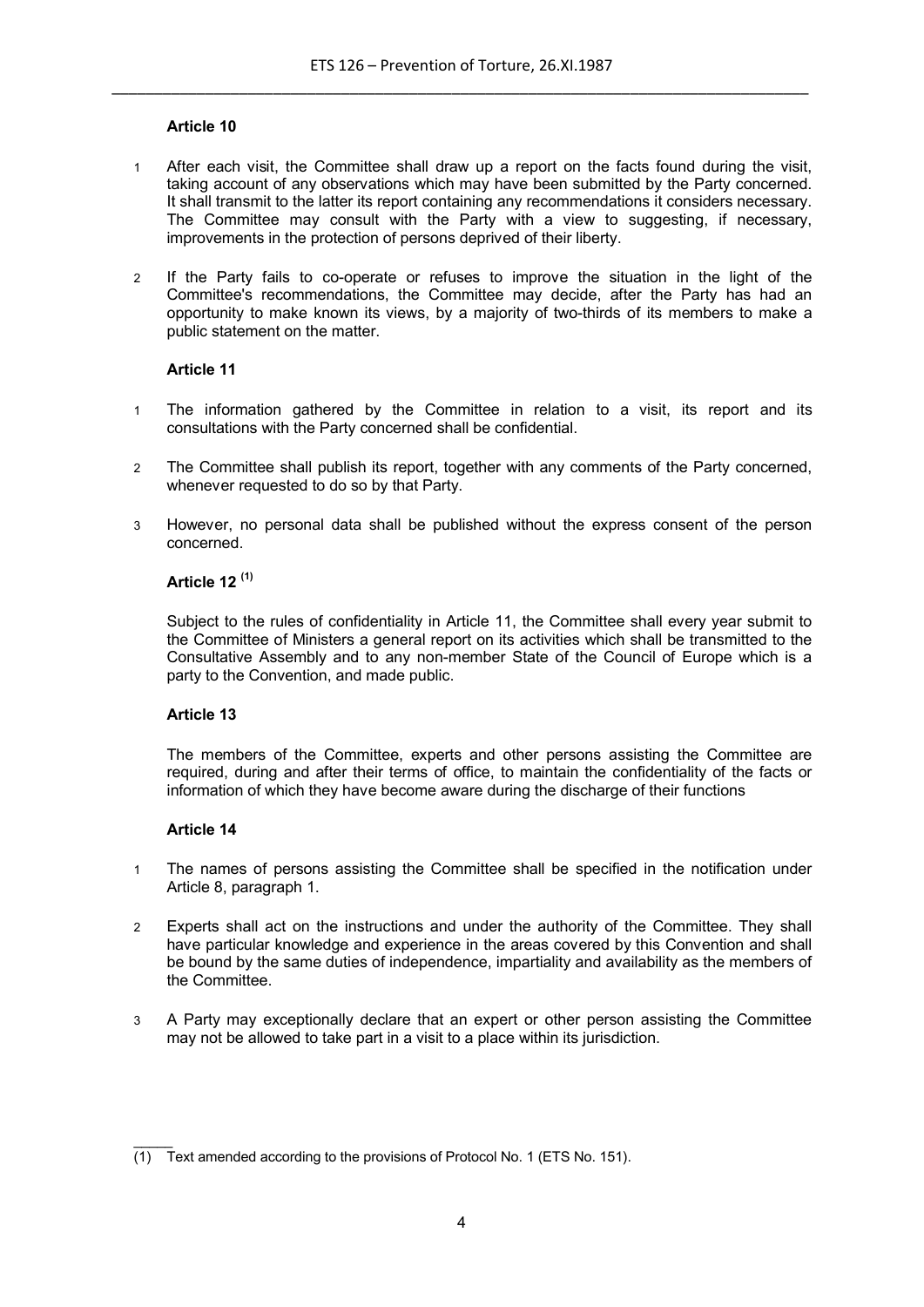# **Chapter IV**

### **Article 15**

Each Party shall inform the Committee of the name and address of the authority competent to receive notifications to its Government, and of any liaison officer it may appoint.

# **Article 16**

The Committee, its members and experts referred to in Article 7, paragraph 2 shall enjoy the privileges and immunities set out in the annex to this Convention.

# **Article 17**

- 1 This Convention shall not prejudice the provisions of domestic law or any international agreement which provide greater protection for persons deprived of their liberty.
- 2 Nothing in this Convention shall be construed as limiting or derogating from the competence of the organs of the European Convention on Human Rights or from the obligations assumed by the Parties under that Convention.
- 3 The Committee shall not visit places which representatives or delegates of Protecting Powers or the International Committee of the Red Cross effectively visit on a regular basis by virtue of the Geneva Conventions of 12 August 1949 and the Additional Protocols of 8 June 1977 thereto.

# **Chapter V**

### **Article 18 (1)**

- 1 This Convention shall be open for signature by the member States of the Council of Europe. It is subject to ratification, acceptance or approval. Instruments of ratification, acceptance or approval shall be deposited with the Secretary General of the Council of Europe.
- 2 The Committee of Ministers of the Council of Europe may invite any non-member State of the Council of Europe to accede to the Convention.

### **Article 19 (1)**

- 1 This Convention shall enter into force on the first day of the month following the expiration of a period of three months after the date on which seven member States of the Council of Europe have expressed their consent to be bound by the Convention in accordance with the provisions of Article 18.
- 2 In respect of any State which subsequently expresses its consent to be bound by it, the Convention shall enter into force on the first day of the month following the expiration of a period of three months after the date of the deposit of the instrument of ratification, acceptance, approval or accession.

 $\mathcal{L}$  $\overline{(1)}$  Text amended according to the provisions of Protocol No. 1 (ETS No. 151).